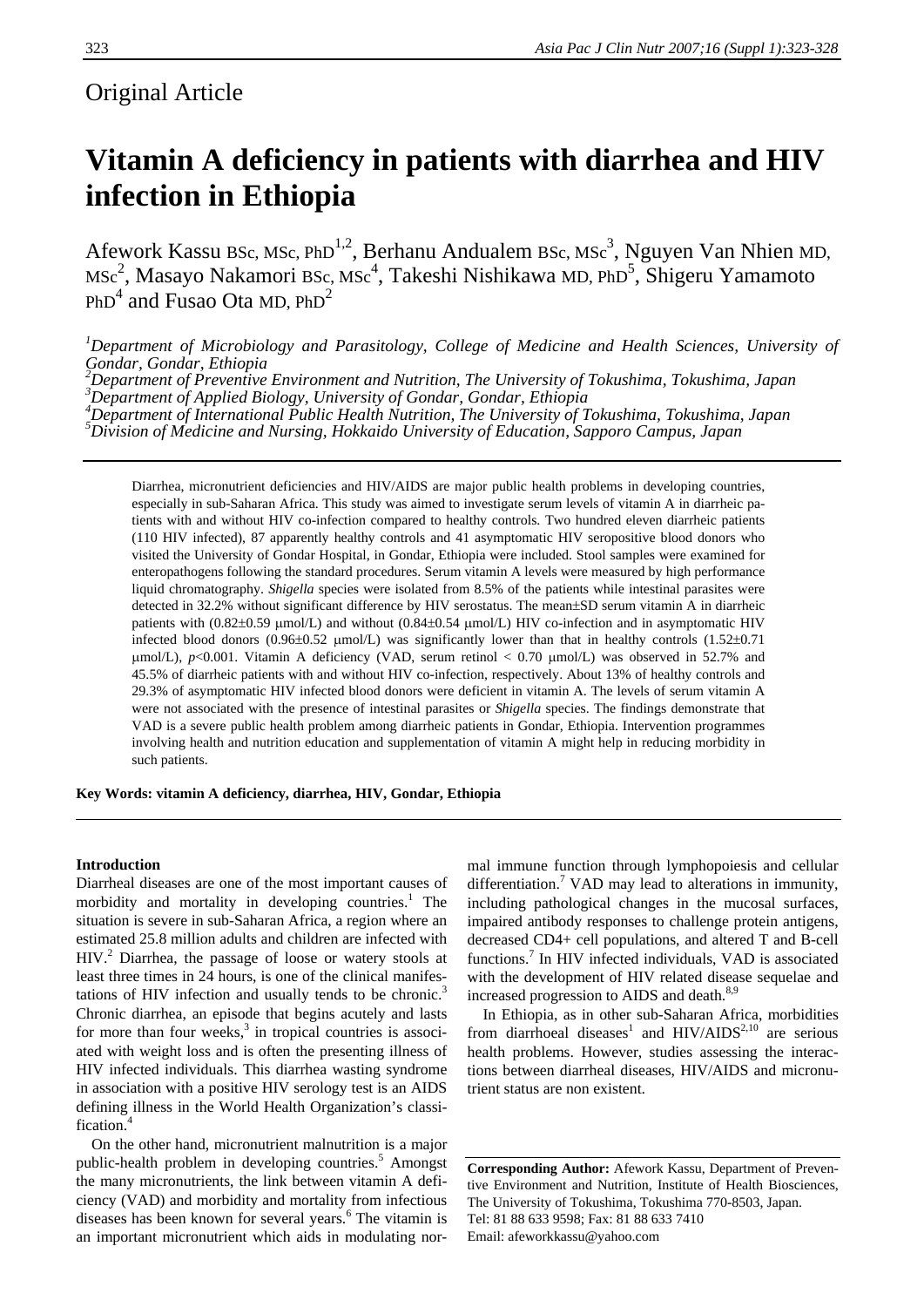Therefore, the present study was undertaken to investigate the status and magnitude of vitamin A deficiency among diarrheic patients with and without HIV co-infection in comparison to that in healthy controls and asymptomatic HIV infected subjects.

## **Study population and methods**  *Study design and subjects*

In this cross-sectional study, consecutive diarrheic patients diagnosed at the outpatient department of the University of Gondar Hospital, in Gondar, Ethiopia from March to October 2003 were included. Apparently healthy individuals who had visited the University Hospital as blood donors in the same period like the cases were included as controls. All the controls were residing in the same region with the patients. Blood donors with malnutrition, acute or chronic diseases, as required by the blood banking unit of the hospital, were not included. Informed consent was obtained from all subjects and the study was approved by the Research Ethics Committee of the University.

### *Collection of stool specimens and examination for enteropathogens*

Diarrheic stool specimens were collected in sterile containers and processed immediately following the standard procedures. The specimens were inoculated on plates of MacConkey agar (DIFCO) and Salmonella-Shigella agar (DIFCO). The plates were incubated at  $37^{\circ}$ C for 24 hours and then examined for non-lactose fermenting colonies which were further examined by conventional biochemical tests for the identification of *Shigella* species and *Salmonella* species.<sup>11</sup> The stool samples were also examined microscopically for intestinal parasites following direct, concentration and modified acid fast staining procedures.<sup>12</sup>

*Blood collection, serum separation and HIV serology* Blood samples were collected from the patients and controls. Sera were separated by centrifugation and stored at - 20°C until used. The presence of HIV antibodies was determined by an enzyme linked immunosorbent assay following the manufacturer's instruction (Vironostica HIV Uni-Form II plus O, Organon Teknika, Boxtel, the Netherlands).

#### *Determination of vitamin A*

Serum vitamin A level was determined using high performance liquid chromatography (HPLC) according to the method of Arroyave *et al*. 13 Serum was deproteinised with an alcoholic solution of retinyl acetate and vitamin A was extracted into hexane. The organic layer was separated, evaporated to dryness under a steam of nitrogen, reconstituted in methanol and injected into HPLC. A Shiseido HPLC system (Shiseido Co. Ltd., Tokyo, Japan) which consisted of separation of retinol by a reverse phase column (Capcell Pak C18 MG S-5, 3x250 mm, 5 μm, Shiseido, Japan) and ultraviolet detection at 325 nm with column temperature set at 40°C was used. Methanol was used as a mobile phase with flow rate adjusted at 500 μl/min. All extraction procedures were carried out under reduced light in order to prevent oxidation of the compound. Pooled human sera were used to measure intra and inter-assay coefficients of variation in laboratory analyses for serum retinol and found to be 6.5% and 3.3%, respectively.

#### *Statistical analysis*

Data were analyzed using SPSS version 10 statistical package (SPSS, Inc., Chicago, IL, USA). A one-sample Kolmogorov-Smirnov test was used to assess whether the data were normally distributed. Serum vitamin A values were log transformed for analysis. The significance of differences in the serum vitamin A levels amongst diarrheic patients with HIV co-infection, diarrheic patients without HIV co-infection, asymptomatic HIV infected blood donors and healthy controls was evaluated using a one way analysis of variance with post hoc Tukey test to determine pairs of means which differ significantly. VAD was defined as serum retinol level below 0.70  $\mu$ mol/L.<sup>14</sup> Logistic regression was used to find the relation between VAD and baseline parameters of the subjects. A *p* value of < 0.05 was considered statistically significant.

#### **Results**

A total of 211 diarrheic patients (110 HIV seropositive and 101 HIV seronegative), 87 apparently healthy controls and 41 asymptomatic HIV seropositve blood donors were included in the study. Table 1 shows baseline characteristics of the diarrheic patients in association with the proportion of patients with VAD by HIV serostatus. Acute and chronic diarrhea was observed in 52.1% and 47.9% of the patients, respectively. The proportion of patients with chronic diarrhea and VAD was significantly higher in those with HIV co-infection  $(p< 0.05)$ .

The mean±SD serum vitamin A levels were not significantly different between diarrheic patients with  $(0.82\pm0.59 \text{ }\mu\text{mol/L})$  and without  $(0.84\pm0.54 \text{ }\mu\text{mol/L})$  HIV co-infection. However, its levels in the sera of diarrheic patients and asymptomatic HIV seropositive blood donors (0.96±0.52 μmol/L) were significantly lower compared to that in healthy controls  $(1.52\pm0.71 \text{ \mu mol/L})$  ( $p < 0.001$ ). Deficiency of vitamin A was seen in 52.7% and 45.5% of diarrheic patients with and without HIV co-infection, respectively. About 13% of healthy controls and 29.3% of asymptomatic HIV infected blood donors were deficient in vitamin A (Table 2).

Figure 1 shows frequency distribution of serum vitamin A levels in diarrheic patients, asymptomatic HIV infected blood donors and healthy controls. The proportion of diarrheic patients with serum retinol levels consistent with moderate (0.35-0.69 μmol/L) and severe (0.00-0.34 μmol/L) VAD was significantly higher than that in healthy controls and asymptomatic HIV infected blood donors ( $p$ < 0.05).

*Shigella* species and intestinal parasites were detected in 8.5% and 32.2% of the patients, respectively. While 82.4% of those with intestinal parasites were infected with single species, infection by two parasites was seen in 17.8%. Intestinal parasites detected in the stools of the patients were *Entamoeba histolytica* (10.0%), *Ascaris lumbricoides* (6.2%), *Giardia lamblia* (5.7%), *Strongylodes stercoralis* (5.7%), *Schistosoma mansoni* (4.3%), hookworm species (4.3%), and *Cryptosporidium parvum*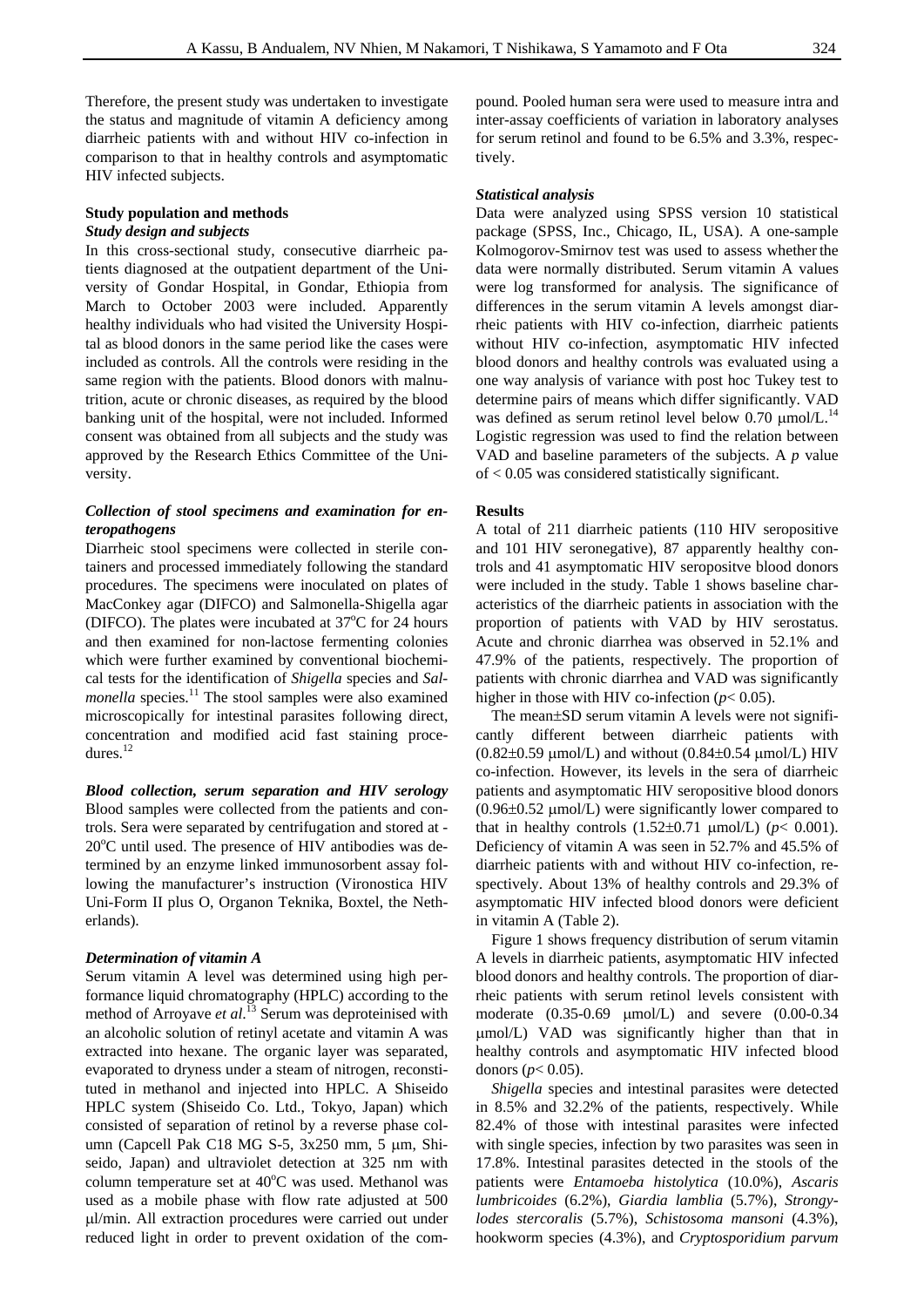|   | I |
|---|---|
| I |   |
| × | v |
| ٠ |   |
|   |   |

| Table 1. Baseline characteristics of diarrheic patients in relation to vitamin A deficiency |  |
|---------------------------------------------------------------------------------------------|--|
|---------------------------------------------------------------------------------------------|--|

| Characteristics      | Diarrheic patients with HIV<br>co-infection |           | Diarrheic patients without HIV<br>co-infection |           |
|----------------------|---------------------------------------------|-----------|------------------------------------------------|-----------|
|                      | No. of                                      | No. (%)   | No. of                                         | No. (%)   |
|                      | patients                                    | with VAD  | patients                                       | with VAD  |
| Sex                  |                                             |           |                                                |           |
| Male                 | 66                                          | 29 (43.9) | 65                                             | 30(46.2)  |
| Female               | 44                                          | 29(65.9)  | 36                                             | 16(44.4)  |
| Age in years         |                                             |           |                                                |           |
| $15 - 24$            | 11                                          | 7(63.6)   | 41                                             | 17(41.5)  |
| $25 - 34$            | 55                                          | 33(60.0)  | 31                                             | 16(51.6)  |
| $35 - 44$            | 33                                          | 12(36.4)  | 14                                             | 9(64.3)   |
| $>45$                | 11                                          | 6(54.5)   | 15                                             | 4(26.7)   |
| Residence            |                                             |           |                                                |           |
| Urban                | 77                                          | 40(51.9)  | 64                                             | 29(45.3)  |
| Rural                | 33                                          | 18(54.5)  | 37                                             | 18 (48.6) |
| Marital status       |                                             |           |                                                |           |
| Married              | 54                                          | 26(48.1)  | 50                                             | 28 (56.0) |
| Single               | 33                                          | 18 (54.5) | 45                                             | 17(37.8)  |
| Divorced             | 23                                          | 14(60.9)  | 6                                              | 1(16.7)   |
| Occupation           |                                             |           |                                                |           |
| Government employee  | 26                                          | 12(46.2)  | $22\,$                                         | 7(31.8)   |
| Farmer               | 46                                          | 24(52.2)  | 17                                             | 11(64.7)  |
| Student              | 17                                          | 10(58.8)  | 10                                             | 7(70.0)   |
| Housewife            | $\tau$                                      | 4(57.1)   | 32                                             | 13(40.6)  |
| Other                | 14                                          | 8(57.1)   | 20                                             | 8(40.00)  |
| Income*              |                                             |           |                                                |           |
| Low                  | 59                                          | 32(54.2)  | 70                                             | 34 (48.6) |
| Medium               | 34                                          | 16(47.1)  | $20\,$                                         | 8(40.0)   |
| High                 | 17                                          | 10(58.8)  | 11                                             | 4(36.4)   |
| Diarrhoea            |                                             |           |                                                |           |
| Acute                | 49                                          | 20(40.8)  | 61                                             | 29(47.5)  |
| Chronic              | 61                                          | 38(62.3)  | 40                                             | 17(42.5)  |
| Shigella species     |                                             |           |                                                |           |
| Positive             | $\overline{4}$                              | 4(100.0)  | 14                                             | 7(50.0)   |
| Negative             | 106                                         | 54 (50.9) | 91                                             | 39 (44.8) |
| Intestinal parasites |                                             |           |                                                |           |
| Positive             | 30                                          | 17(56.7)  | 38                                             | 19(50.0)  |
| Negative             | 80                                          | 41(51.3)  | 63                                             | 27 (42.9) |

\* Low: less than 1000 Ethiopian Birr/month. Medium: 1000 – 5000 Ethiopian Birr, High: more than 5000 Ethiopian Birr/month. 1 Ethiopian Birr = 0.12 US Dollar

Table 2. Serum levels of vitamin A in diarrheic patients with and without HIV co-infection, apparently healthy controls and asymptomatic HIV infected blood donors

| Vitamin A<br>$(\mu \text{mol/L})$ | Control<br>$(n=87)$ | HIV seropositive<br>$(n=41)$ | Patients with diarrhea<br>$(n=101)$ | Patients with diarrhea $\&$<br>$HIV (n=110)$ |
|-----------------------------------|---------------------|------------------------------|-------------------------------------|----------------------------------------------|
| $Mean \pm SD$                     | $1.52 \pm 0.71$     | $0.96 \pm 0.52$              | $0.84 \pm 0.54$ <sup>*</sup>        | $0.82{\pm}0.59^*$                            |
| Median (Range)                    | 1.44 (0.25-4.60)    | $0.85(0.10-2.08)$            | $0.85(0.12-2.87)$                   | $0.65(0.02-3.16)$                            |
| $0.70$ , no. $(\%)$               | (12.6)              | 12(29.3)                     | 46(45.5)                            | 58 (52.7)                                    |

*\* p < 0.05 compared to controls.*

(1.9%). There was no significant difference in the levels of serum vitamin A in diarrheic patients with and without shigellosis or with and without intestinal parasitoses (Table 3). The serum vitamin A levels in the patients who were found positive for *Shigella* species or intestinal parasites was not significantly different by the presence or absence of HIV co-infection (Table 3).

Regression analyses of age, sex, residence, marital status, occupation, monthly income and the status of enteropathogens as independent variables and serum level of vitamin A as dependent variable did not show any significant association between the parameters and a deficient level of serum vitamin A.

#### **Discussion**

HIV infection has become the dominant health problem in many parts of sub-Saharan Africa, with the worst affected areas in central, south and eastern parts of the subcontinent including Ethiopia.<sup>2</sup> One of the major manifestations of the HIV disease in the region is the diarrhea-wasting syndrome.<sup>15,16</sup> Patients with wasting syndrome were reported to have low levels of plasma micronutrients, including vitamin A, compared to that in non-wasting patients.<sup>16,17</sup>

In the present study, 52.7% of the diarrheic patients coinfected with HIV, 45.5% of patients without HIV coinfection and 29.3% of asymptomatic HIV infected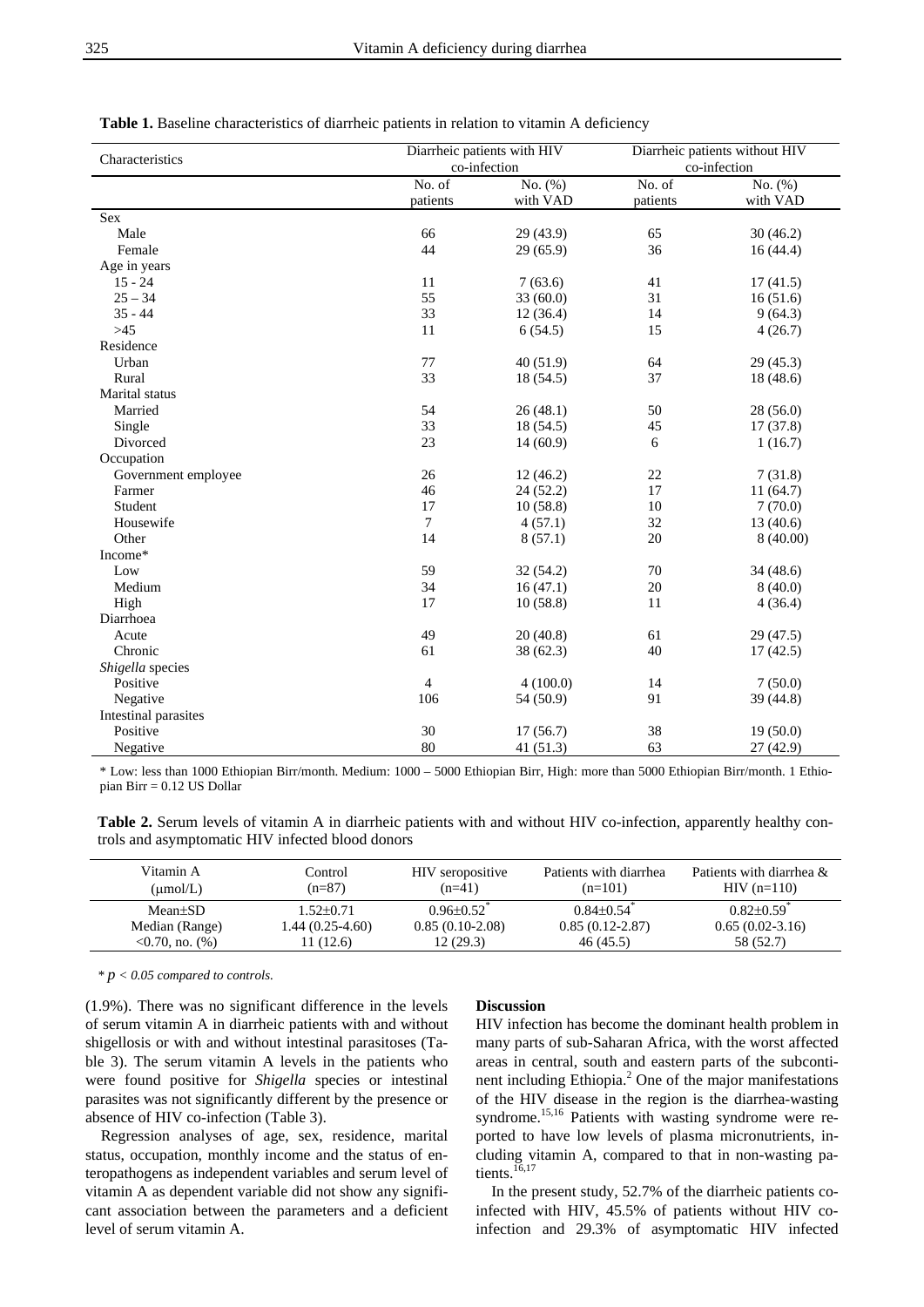

**Figure 1.** Frequency distribution of serum vitamin A concentrations in diarrheic patients with or without HIV co-infection in comparison to apparently healthy controls and asymptomatic HIV infected blood donors in Gondar, Ethiopia. DiarHIV: patients with diarrhea and HIV co-infection

**Table 3.** Serum levels of vitamin A (μmol/L) in diarrheic patients with and without HIV co-infection by status of enteropathogens

| Variables                            | HIV seronegative | HIV seropositive | Total           | $p$ -value |
|--------------------------------------|------------------|------------------|-----------------|------------|
| Positive for <i>Shigella</i> species |                  |                  |                 |            |
| Number of patients                   | 14               | 4                | 18              |            |
| Mean $\pm$ SD                        | $0.85 \pm 0.61$  | $0.39 \pm 0.25$  | $0.75 \pm 0.58$ | 0.2        |
| Range                                | $0.16 - 2.16$    | $0.13 - 0.68$    | $0.13 - 2.16$   |            |
| Negative for <i>Shigella</i> species |                  |                  |                 |            |
| Number of patients                   | 87               | 106              | 193             |            |
| Mean $\pm$ SD                        | $0.84 \pm 0.54$  | $0.84\pm0.59$    | $0.84 \pm 0.57$ | 0.9        |
| Range                                | $0.12 - 2.87$    | $0.02 - 3.16$    | $0.02 - 3.16$   |            |
| Positive for intestinal parasites    |                  |                  |                 |            |
| Number of patients                   | 38               | 30               | 68              |            |
| $Mean \pm SD$                        | $0.74 \pm 0.47$  | $0.81 \pm 0.64$  | $0.77 \pm 0.55$ | 0.6        |
| Range                                | $0.12 - 1.86$    | $0.20 - 3.16$    | $0.12 - 3.16$   |            |
| Negative for intestinal parasites    |                  |                  |                 |            |
| Number of patients                   | 80               | 63               | 143             |            |
| $Mean \pm SD$                        | $0.83 \pm 0.57$  | $0.91 \pm 0.58$  | $0.86 \pm 0.57$ | 0.4        |
| Range                                | $0.02 - 2.77$    | $0.14 - 2.87$    | $0.02 - 2.87$   |            |

subjects had serum retinol levels below 0.70 μmol/L. This observation is in agreement with a few previous reports in African patients.<sup>16,18-21</sup> Plasma vitamin A levels consistent with deficiency have been reported to occur in 63% of Zambian patients with persistent diarrhea,<sup>16</sup> in 50-63% of HIV infected South African pregnant women,<sup>19</sup> in 29% of Rwandan tuberculosis patients co-infected with  $HIV<sub>1</sub><sup>20</sup>$  in 90% of Tanzanian tuberculosis patients with and without HIV co-infection. $^{21}$  Low vitamin A levels were associated with increased risk of mortality in AIDS patients with diarrhea in Zambia.16 Despite the reported effect of HIV infection on serum vitamin A status,  $8,9,19-21$  we did not observe a significant difference in the mean serum retinol concentrations between diarrheic patients with and without HIV co-infection. This observation may suggest that the ongoing diarrheal illness has a greater impact on retinol status than the effect of HIV infection per se, although further studies are needed to fully understand the discrepancy.

The low serum level of vitamin A in the sera of the diarrheic patients can be due to reduced dietary intake resulting from anorexia or decreased absorption. Furthermore, acute infectious diarrhea is associated with fever which in turn may compromise vitamin A status by increasing urinary excretion.22,23 Significant losses of retinol and retinol binding proteins in urine, in a phenomenon known as febrile proteinuria which describes defects in protein reasbsorption by proximal tubular epithelial cells of the renal glomeruli and mediated by inflammatory cytokines, has been reported in adult patients with sepsis and pneumonia<sup>22</sup> and in children with febrile diarrhea.<sup>23</sup> Low serum retinol levels can also result from impaired ability of the liver to mobilize vitamin A due to the inflammatory response initiated by infection thereby contributing to tissue depletion of retinoids needed for the repair of infection damaged epithelia.<sup>24</sup>

Our observation that about 13% of HIV seronegative controls and 29.3% of asymptomatic HIV seropositive blood donors had low serum vitamin A levels indicates that VAD is a public health problem in adult population of the region. In line with this, a review of numerous previous studies involving children in Ethiopia indicated the severity of  $VAD$ <sup>25</sup> Further, the occurrence of  $VAD$  during diarrhea and HIV infection may have clinical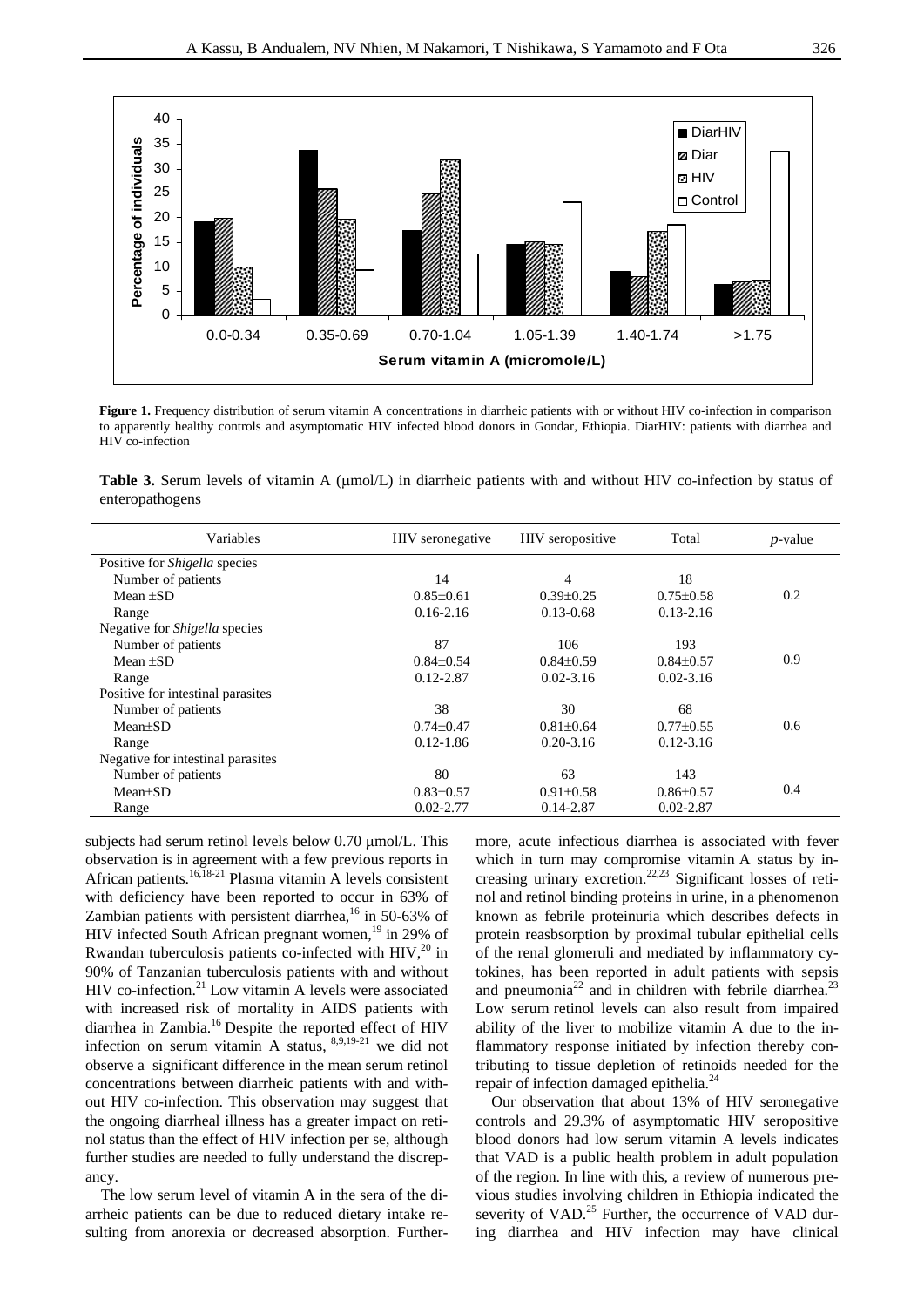importance because vitamin A is an essential micronutrient for normal immune function.<sup>26</sup> During HIV infection, VAD has been associated with increased morbidity and mortality, $9.27$  immune abnormalities, $26.28$  high mother-tochild transmission of HIV,<sup>29</sup> higher infant mortality,<sup>27</sup> and increased breast milk viral burden.<sup>30</sup> Furthermore, laboratory studies suggest that vitamin A deficiency results in impaired antibody mediated immunity and barrier defenses which play great role on protection against infections.26 The synergistic effect of poor nutritional status and diarrhea on immunity to infection has been well described.<sup>31</sup> Poor nutrition adversely affects an individual's ability to resist or respond to infection, and infection adversely affects the individual's appetite and ability to effectively use energy and nutrients obtained from the diet. The extent to which immunity is impaired is likely to vary with seasonal nutrient intake and distribution of infectious diseases.<sup>31</sup>

Shigellosis remains one of the most severe enteric infections affecting children and adults in developing countries, including Ethiopia.<sup>1</sup> It results in the frequent passage of bloody mucoid stools, abdominal cramps, and tenesmus caused by ulceration of the intestinal epithelium. Such extensive damage of the intestinal epithelial tissues leads to malabsorption of nutrients including vitamin A. Even though we did not see significant difference in serum retinol levels in patients with and without shigellosis, a study in Bangladesh found low retinol concentrations in children with severe shigellosis. $32$ 

Intestinal parasitism occurs widely throughout Ethiopia.<sup>33</sup> In line with this, we found a high prevalence of intestinal parasites in diarrheic patients included in the present study. Earlier data suggest that intestinal parasite infections can affect the nutritional status of infected people by modifying the key stages of food intake, digestion and absorption.<sup>34</sup> Abnormalities in the mucosa of intestinal tract were observed in children infected with *Ascaris lumbricoides* by jejunal biopsy, which disappeared rather rapidly after deworming.35 Trophozoites of *Giardia lamblia* were shown to damage the brush borders of enterocytes and impair the activity of mucosal enzymes, particularly the disaccharidases, causing carbohydrate and fat malabsorption.<sup>36</sup> The later has a direct association with absorption of vitamin A, since products of fat digestion are essential for efficient solubilization of retinol in the aqueous intestinal milieu.

Impaired bioavailability of vitamin A in adults and children with diarrhoea has been reported in Zambia.<sup>37</sup> It is worth mentioning that clinical trials of oral, high dose vitamin A supplementation for HIV-infected children suggest that vitamin A reduces diarrheal morbidity and improves immune status.<sup>38</sup> Furthermore, a study of vitamin A supplementation in Tanzanian HIV infected pregnant and lactating woman showed increased serum vitamin A levels in their infants at 6 weeks and 6 months and decreased the prevalence of  $VAD$ .<sup>39</sup> A meta-analysis on the effect of vitamin A supplementation on morbidity and mortality from infectious disease indicated reduction in deaths from diarrheal disease by 39%, from respiratory disease by 70%, and from other causes of death by 34%.<sup>40</sup> These indicate that adequate supply of vitamin A, either through supplementation or adequate diet, has a major

role in preventing morbidity and mortality.

An association between the acute phase response to infection or inflammation and alterations in the serum concentration of retinol has been demonstrated previously.41,42 The variations in the serum levels retinol are brought about by changes in the concentration of specific tissue proteins that are controlled by cytokines. Although, the changes are generally believed to be beneficial aspects of the early acute-phase response, the assessment of status for micronutrients is particularly difficult, since plasma concentration may bear little relationship to tissue status.<sup>41</sup> Therefore, simultaneous assessment of acute phase proteins such as CRP together with retinol may give a clearer picture on the interpretation of serum levels. A limitation of the present study was the failure to include parameters for the acute phase response or inflammation. Inclusion of such parameters may help to delineate whether the observed values of serum levels of vitamin A in diarrheic patients with or without HIV co-infection versus controls were either due to the acute phase response or due to micronutrient status. In addition, inclusion of data on dietary intake of the patients and clinical evaluation for specific signs of the deficiency may provide useful information to better explain the situation of vitamin A deficiency in the study population.

In conclusion, vitamin A deficiency is a severe public health problem in Gondar, Ethiopia, among diarrheic patients irrespective of HIV co-infection. Intervention programmes involving health and nutrition education and supplementation of vitamin A might help in reducing morbidity in diarrheic patients. Further in-depth studies are needed to substantiate these findings.

#### **Acknowledgements**

The study was financially supported by grants from the University of Gondar, Ethiopia and the Sasakawa Scientific Research Grant from the Japan Science Society (No. 17-241). We would like to thank the study participants, clinical and laboratory staff of the University of Gondar Hospital without whom this study could not have been completed.

#### **References**

- 1. Kosek M, Bern C, Guerrant RL. The global burden of diarrhoeal disease, as estimated from studies published between 1992 and 2000. Bull World Health Organ 2003; 81:197-204.
- 2. Joint United Nations Program on HIV/AIDS/ World Health Organization (UNAIDS/WHO). AIDS epidemic update. Geneva: UNAIDS/WHO, 2005.
- 3. Kosek M, Bern C, Guerrant RL. The global burden of diarrhoeal disease, as estimated from studies published between 1992 and 2000. Bull World Health Organ 2003; 81:197-204.
- 4. Thomas, PD, Forbes A, Green J, Howdle P, Long R, Playford R, Sheridan M, Stevens R, Valori R, Walters J, Addison G, Hill P, Brydon, E. Guidelines for the investigation of chronic diarrhea. Gut 2003; 52(Suppl V): V1- V15.
- 5. World Health Organization. Provisional WHO clinical case definition for AIDS. Wkly Epidemiol Rec 1986; 10: 303-306.
- 6. Black R. Micronutrient deficiency-an underlying cause of morbidity and mortality. Bull World Health Organ 2003; 81: 79.